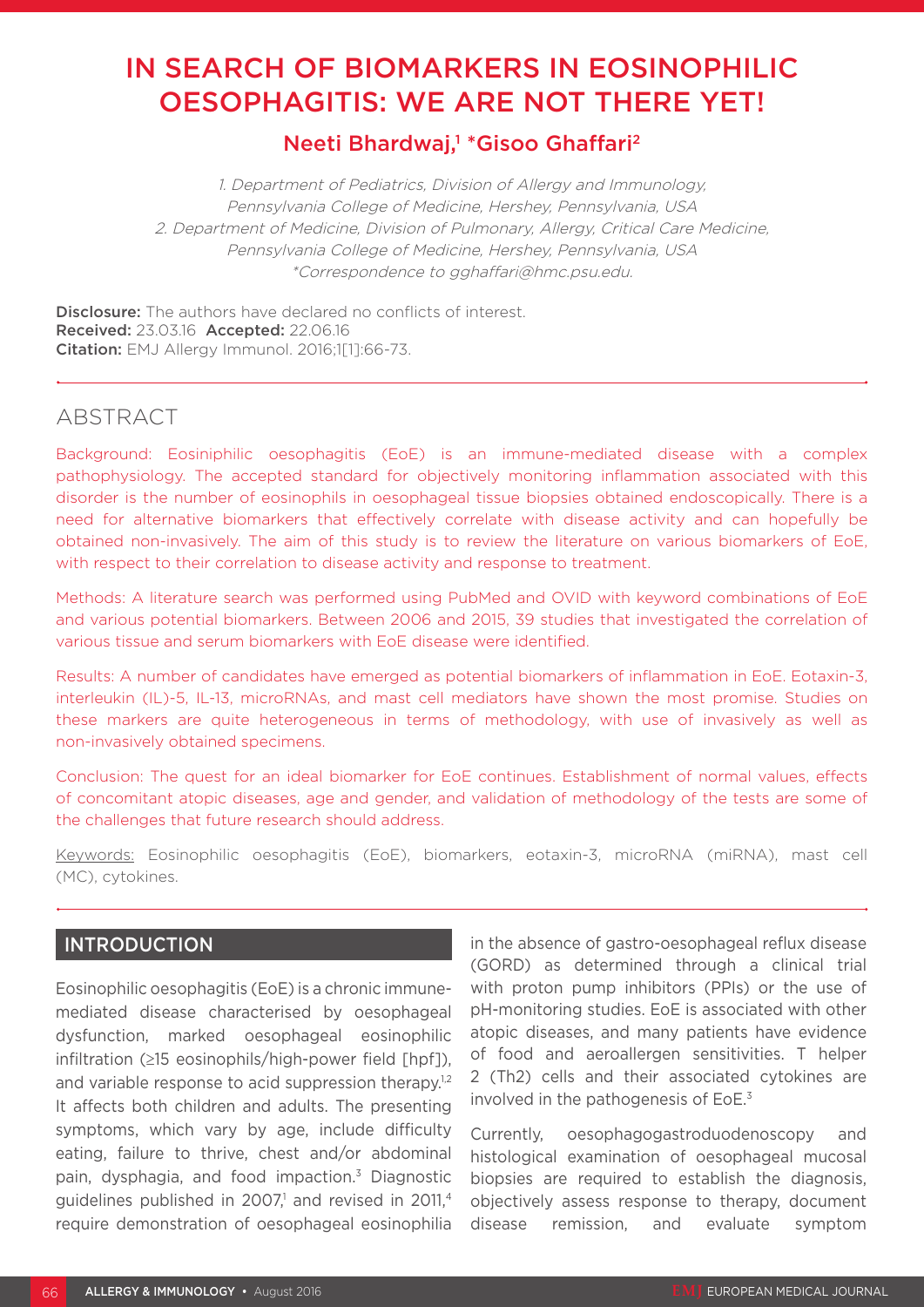recurrence.1,5 Reliable, non-invasive biomarkers have not yet been identified. An ideal biomarker for EoE should correlate with disease activity, reflect changes with therapy, have high sensitivity and specificity, be reproducible and cost-effective, and be performed on non-invasively and easily obtained specimen.5 A non-invasive biomarker continues to be elusive, although some promising candidates have emerged since our previous publication in 2012.<sup>6</sup> In this article, we attempt to provide a summary of what is currently known about potential biomarkers of oesophageal inflammation among EoE patients. The complex pathogenesis of EoE provides numerous candidates. We have reviewed studies that used tissue and/or serum samples from patients who were diagnosed with EoE based on the widely accepted and practiced criteria per consensus recommendations published in 20071 and revised in 2011.<sup>4</sup> A brief synopsis of the literature search is provided in Table 1. These studies not only have future diagnostic ramifications; they also provide valuable insight into the pathogenesis of EoE.

#### EOTAXINS

Eotaxins are chemoattractants shown to cooperate with interleukin (IL)-5 in tissue recruitment of eosinophils.7 Eotaxins 1, 2, and 3 have been investigated as potential biomarkers. The blood levels of eotaxins 1 and 2 did not correlate with oesophageal eosinophilia in a cross-sectional analysis of 47 paediatric patients with EoE.<sup>8</sup> Studies on tissue expression of these two eotaxins have yielded mixed results in terms of correlation with disease activity.<sup>9-11</sup> Eotaxin-3 however, has emerged as one of the most promising candidates as a biomarker for EoE. Oesophageal inflammation in EoE is driven by Th2 pathway in response to allergen exposure, leading to release of eotaxin-3 from oesophageal eosinophils.<sup>12</sup>

#### Table 1: Summary of studies on potential biomarkers for eosinophilic oesophagitis.

| Name of<br>biomarker    | Number of<br>studies | Tissue/serum<br>based | Number of studies<br>showing correlation<br>with disease activity                                                                             | Number of studies<br>showing response to<br>steroid treatment<br>(if studied)                                                                                                         |
|-------------------------|----------------------|-----------------------|-----------------------------------------------------------------------------------------------------------------------------------------------|---------------------------------------------------------------------------------------------------------------------------------------------------------------------------------------|
| Eotaxin-3               | 13                   | 11/2                  | 10: positive<br>correlation                                                                                                                   | 4: downregulation                                                                                                                                                                     |
| Eotaxins<br>$1$ and $2$ | $\overline{4}$       | 3/1                   | 3: positive correlation                                                                                                                       | 1: downregulation<br>of CCL11 (eotaxin-1)<br>gene expression                                                                                                                          |
| $IL-5$                  | 10                   | 5/5                   | 6: positive correlation<br>2: no correlation                                                                                                  | 3: downregulation                                                                                                                                                                     |
| $IL-13$                 | 5                    | 4/1                   | 2: positive correlation<br>1: no correlation                                                                                                  | 2: decrease in mRNA<br>levels                                                                                                                                                         |
| <b>EDN</b>              | 5                    | 2/3                   | 4: positive correlation<br>1: no correlation                                                                                                  | 1: decrease in serum<br>levels                                                                                                                                                        |
| MicroRNA                | $\overline{2}$       | 1 mixed/1 tissue      | $miR-21$ and $miR-223$<br>upregulated, miR-375<br>downregulated<br>in tissue.<br>miR-146a,<br>miR-146b, and<br>miR-223 increased<br>in plasma | Tissue miR-675<br>induced by and<br>miR-375 normalised<br>with disease<br>remission.<br>Plasma miR-146a and<br>miR-223 normalised<br>with remission,<br>miR-146b remained<br>elevated |
| Mast cells              | 9                    | 8/1                   | 7: positive correlation<br>1: no correlation                                                                                                  | 2: decreased tissue<br>mast cell numbers<br>with treatment                                                                                                                            |

EDN: eosinophil-derived neurotoxin; IL: interleukin.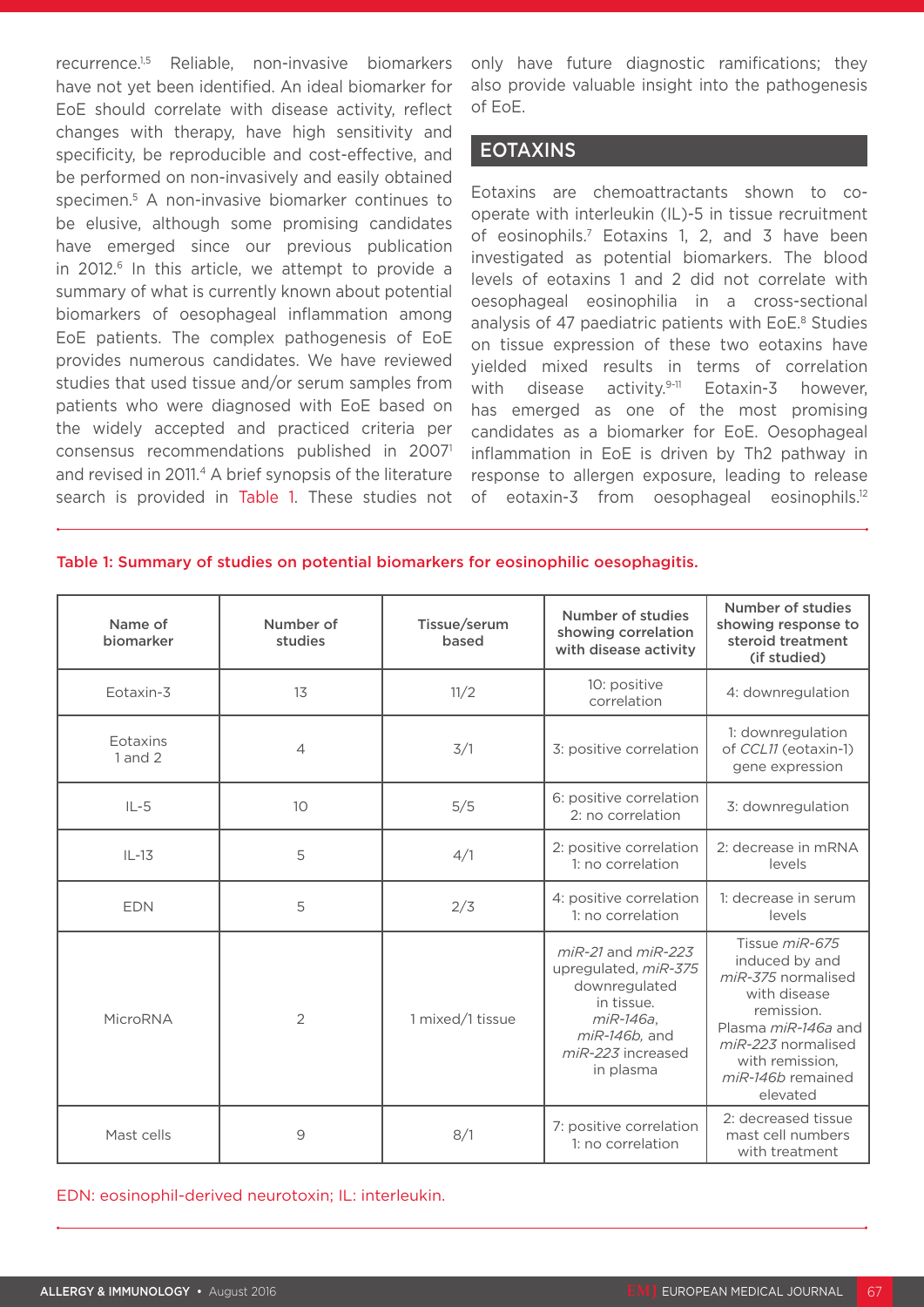Genome-wide microarray expression analysis in 200613 showed markedly increased expression of eotaxin-3 encoding gene in EoE patients. Moreover, eotaxin-3 tissue expression was shown to positively correlate with oesophageal eosinophil numbers.14 IL-13 stimulation of oesophageal epithelial cells led to increased production of eotaxin-3.15 A study in 2008 demonstrated that eotaxin-3 oesophageal gene expression levels in EoE patients were down regulated upon steroid treatment.<sup>11</sup> Eotaxin-3 messenger RNA (mRNA) levels had 89% sensitivity for distinguishing patients with and without EoE.16 Non-invasive analysis of blood eotaxin-3 levels showed significant correlation with oesophageal eosinophil density in a prospective cross-sectional analysis on 47 paediatric patients.<sup>8</sup> Eotaxin-3 has been investigated as a marker to differentiate EoE from GORD. Bhattacharya et al.<sup>10</sup> showed that the mean mRNA expression levels of eotaxin-3 were markedly elevated in patients with EoE as compared with patients with GORD and healthy control groups.

In a case control study, Dellon et al.<sup>17</sup> used immunohistochemistry to compare the density of eotaxin-3 among EoE and GORD patients. Eotaxin-3 density was higher in EoE than in GORD, although the correlation with eosinophil count was weak. Another study published in 201418 investigated use of eotaxin-3 to differentiate EoE from proton pump inhibitor-responsive oesophageal eosinophilia (PPI-ROE). While oesophageal tissue from EoE patients showed significantly higher expression of eotaxin-3 compared with controls, it could not distinguish EoE from PPI-ROE. More recently, Moawad et al.<sup>19</sup> also published data on a retrospective study on patients with EoE, GORD, and PPI-ROE. Eotaxin-3 staining scores were significantly higher for EoE patients compared to GORD (p=0.002), whereas there was a trend towards significance between EoE and PPI-ROE (p=0.054). Molina-Infante et al.20 studied gene expression of eotaxin-3 at baseline and after omeprazole 40 mg twice a day (b.i.d) for 8 weeks. Eotaxin-3 expression was indistinguishable between EoE and PPI-ROE at baseline. PPI therapy significantly decreased eotaxin-3 expression in PPI-ROE and in steroid-responsive EoE.20 Eotaxin-3 has been investigated for its potential as a non-invasive marker. There were no significant differences between serum levels of eotaxin-3 among EoE cases and controls, and among cases before and after treatment.<sup>21</sup> There is a preponderance of evidence for the positive

correlation of eotaxin-3 tissue expression and disease activity in terms of oesophageal eosinophilia and response to corticosteroid therapy, however, its potential as a non-invasive marker is less promising.

### **CYTOKINES**

A number of studies have examined potential correlation of EoE with pathogenically related cytokines including IL-5, IL-13, IL-15, CCL5, and GM-CSF in the peripheral circulation.<sup>22</sup> IL-5 plays a critical role in eosinophil trafficking into inflammatory sites along with other Th2 cytokines, IL-4, and IL-13.<sup>23</sup> Tissue IL-5 mRNA expression levels were found to be significantly elevated in patients with EoE compared with GORD and controls.10 Lucendo et al.11 in 2008 showed that oesophageal *IL-5* gene expression levels were variably downregulated after topical steroid treatment. Another study in 2011<sup>16</sup> showed a 4-fold induction of oesophageal transcripts of IL-5 receptor alpha in individuals with EoE. Serum levels of IL-5 in EoE patients have also been studied. In 2006, Konikoff et al.<sup>8</sup> showed that blood levels of IL-5 did not correlate with oesophageal eosinophil density and were not increased in active EoE versus controls or those with inactive EoE. Bullock et al.<sup>14</sup> showed that EoE patients with active disease had an increased percentage of CD4+ T cells expressing IL-5 compared with those in disease remission. Huang et al.<sup>24</sup> demonstrated significantly increased levels of plasma IL-5 in EoE versus GORD. However, a longitudinal study in children with EoE showed that serum IL-5 levels in patients with EoE were not statistically different from those of the controls.25 IL-13 is a Th2 cell derived cytokine also involved in eosinophil trafficking to inflammatory sites. $23$ Gupta et al. $9$  in 2006 showed that IL-13 mRNA was similar between controls and patients with EoE. However, Blanchard et al.<sup>15</sup> in 2007 found IL-13 mRNA levels to be markedly increased in oesophageal biopsy specimens from EoE patients compared with those from healthy individuals, with reversal following glucocorticoid treatment. In fact, the efficacy of anti-IL-13 therapy could be assessed with an IL-13-induced transcriptome. Moreover, IL-13 stimulation of oesophageal epithelial cells was shown to induce eotaxin-3 production.<sup>15</sup> IL-5 and IL-13 gene expression in the oesophagus was studied at baseline and at 8 weeks following treatment with omeprazole 40 mg b.i.d in adult patients with EoE phenotype.20 PPI therapy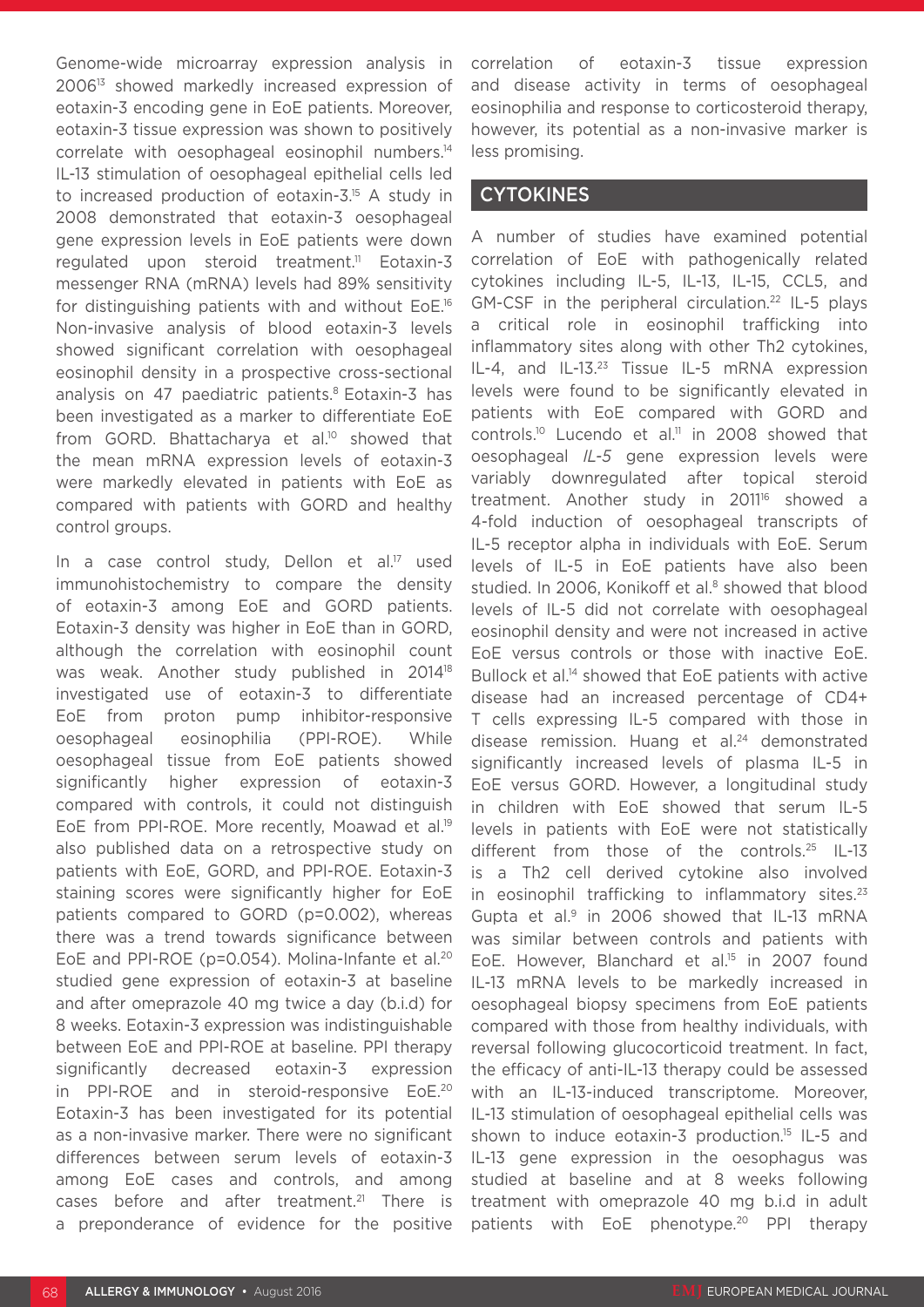significantly downregulated oesophageal *IL-5*  and *IL-13* gene expression in PPI-ROE, similar to that seen in steroid-responsive EoE. Another study in 2011 identified IL-13 as one of the eight cytokines whose blood levels retrospectively distinguished EoE patients from healthy controls with 100% specificity and sensitivity. It proposed the development of a cytokine panel scoring system for predicting the diagnosis of EoE.<sup>16</sup> Dellon et al. $21$  in 2015 evaluated serum IL-5, 6, 9, and 13 levels (among a panel of several serum biomarkers). No significant differences in assay values were seen between EoE cases and controls, or before and after treatment values among cases.<sup>21</sup> Studies done so far on peripheral cytokine measurements do not establish a consistent correlation between peripheral levels and oesophageal disease activity. Moreover, peripheral cytokine measurement is affected by the confounding factors of concomitant allergic conditions; hence, it is very difficult to establish threshold levels. However, tissue expression of *IL-5* and *IL-13* mRNA could potentially be used for diagnosis as well as monitoring response to therapy in patients with EoE.

The cytokines could be useful targets for treatment options. The humanised monoclonal immunoglobulin (Ig)G antibody against human IL-5 (mepolizumab) has been investigated as a potential therapeutic intervention in EoE. In a randomised, placebo-controlled, double-blind trial in 2010, Straumann et al.<sup>26</sup> demonstrated a marked decrease in mean oesophageal eosinophilia (p=0.03) in the mepolizumab group compared with placebo group 4 weeks after initiation of treatment which consisted of two intravenous infusions of 750 mg mepolizumab 1 week apart. Limited improvement of clinical symptoms was seen. Assa'ad et al.<sup>27</sup> performed an international. multicentre, double-blind, randomised, prospective study of 59 children. Patients received an infusion every 4 weeks (a total of 3 infusions) of 0.55, 2.5, or 10 mg/kg mepolizumab. Peak and mean oesophageal intraepithelial eosinophil counts decreased significantly to 40.2±5.17 and 9.3±1.25 per hpf, respectively (p<0.0001). There was no placebo group in this trial.<sup>27</sup> Rothenberg et al.<sup>28</sup> investigated intravenous anti-IL-13 monoclonal antibody QAX576 in treatment of EoE. The mean oesophageal eosinophil count decreased by 60% with QAX576 versus an increase of 23% with placebo (p=0.004), and the decrease was sustained up to 6 months. There was a trend towards clinical improvement of dysphagia. While these results are

encouraging, we need larger placebo-controlled trials to further define the potential therapeutic role of anti-IL-5 and anti-IL-13 antibodies in EoE.

# PRODUCTS OF EOSINOPHIL DEGRANULATION

Eosinophil-derived neurotoxin (EDN) is an eosinophil granule-derived secretory protein with ribonuclease and antiviral activity.<sup>29</sup> Yang et al.<sup>30</sup> in 2008 demonstrated that EDN enhances antigen-specific Th2-biased immune responses. Extracellular EDN has been used as an indicator of eosinophil activation and degranulation *in vitro*. Increased levels of EDN in body fluids have been observed in patients with various eosinophilassociated diseases.<sup>31</sup>

A prospective, cross-sectional analysis on 47 paediatric patients undergoing endoscopic evaluation of possible EoE showed that plasma EDN levels significantly correlated with oesophageal eosinophil density and were increased in patients with active EoE versus controls.<sup>8</sup> Similarly, Subbarao et al.<sup>25</sup> found that serum EDN levels were significantly elevated in children with EoE compared with controls. However, in a recent study in 2015, serum levels of EDN were not found to be significantly different between EoE patients and control, and between pre and post-treatment EoE cases.21 Tissue EDN expression in EoE patients has also been examined. Alexander et al.<sup>32</sup> in 2008 published a study on immunofluorescence (IF) staining of oesophageal biopsy specimens for EDN in four groups of patients: normal, low-level eosinophilia GORD patients, EoE patients with dysphagia with response to topical steroid therapy, and classic EoE patients with 25–100 eosinophils/hpf. EDN scores were found to be higher in the latter two categories, suggesting that extracellular EDN IF staining is a better marker for EoE than maximum eosinophil count.<sup>32</sup> Another IF study suggested that tissue eosinophils may underestimate how extensively eosinophils are involved, particularly in individuals with marked eosinophil degranulation.<sup>31</sup> The above studies do establish a positive correlation of tissue EDN with EoE disease activity, however further studies are needed to define its place in the diagnostic algorithm of EoE. Schlag et al.<sup>33</sup> evaluated serum levels of eosinophil cationic protein (ECP) and mast cell (MC) tryptase as markers for response to topical steroid treatment in EoE patients. Serum ECP levels were shown to correlate significantly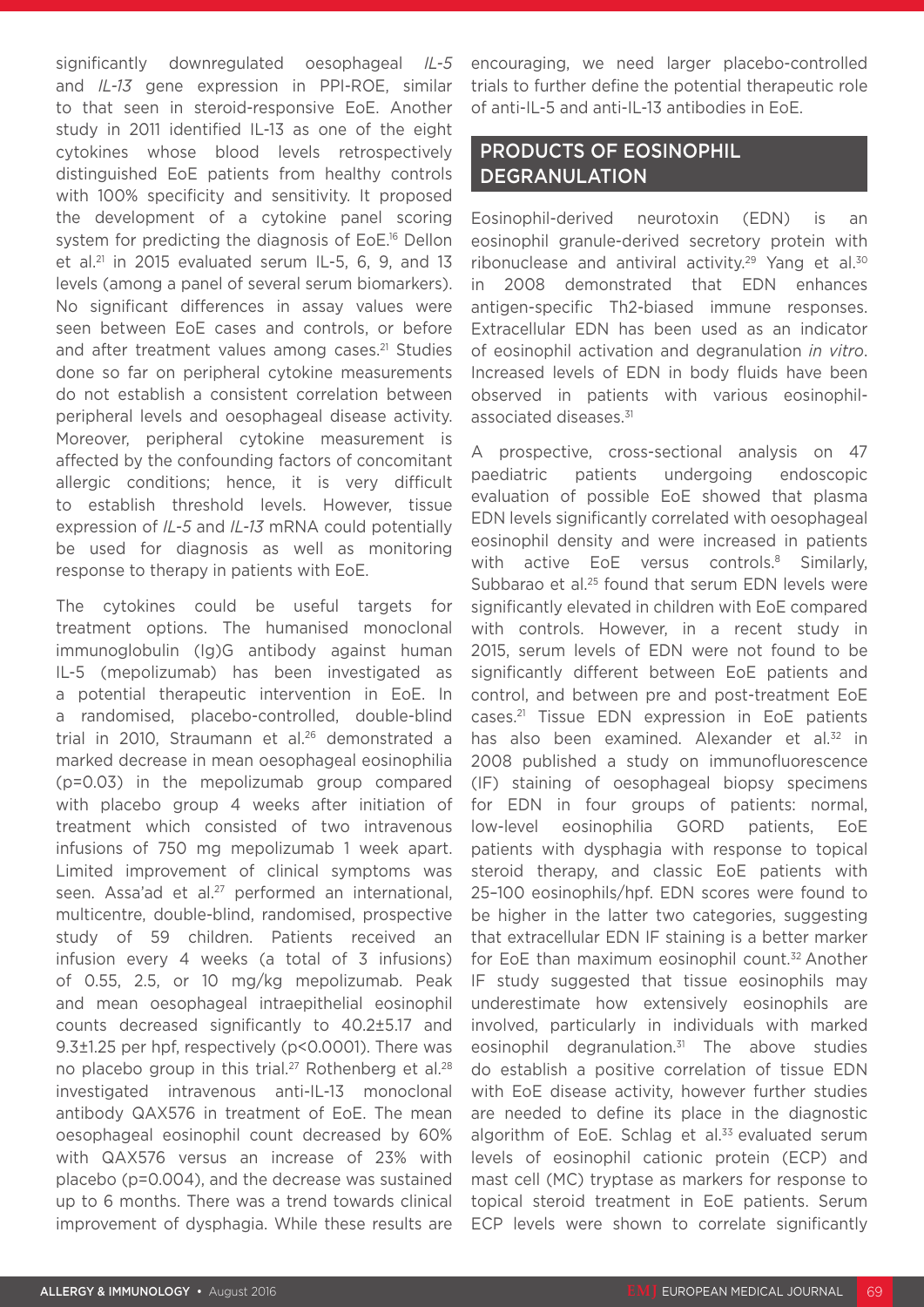with oesophageal eosinophil counts compared with serum MC tryptase levels.

#### MICRO RNAS

MicroRNAs (miRNAs) are single-stranded RNA molecules 19–25 nucleotides long, that regulate post-transcriptional gene silencing of target genes.<sup>34</sup> Multiple studies have demonstrated that EoE is associated with marked changes in tissue-specific gene expression, referred to as the EoE transcriptome.<sup>13,15</sup> In 2012, Lu et al.<sup>35</sup> showed that miRNA-21 and miRNA-223 were the most upregulated miRNAs in EoE patients, while miR-375 was the most downregulated. This miRNA signature correlated with the degree of tissue eosinophilia, was distinct from patients with chronic non-EoE, and was largely reversible with glucocorticoid therapy.35 Levels of miRNA-146a, miRNA-146b, and miRNA-223 were upregulated in plasma of EoE patients compared with healthy controls.35,36 The levels normalised with disease remission and inversely correlated with the degree of allergic inflammation.<sup>36</sup> Interestingly, miRNA-375 expression inversely correlates with the degree of allergic inflammation in EoE, as measured by oesophageal eosinophil levels, the gene expression levels *IL-5* and *IL-13*, and MC-specific enzymes.<sup>37</sup> They further analysed oesophageal epithelial miRNA and mRNA from five paired biopsies pre and post-treatment with glucocorticoids, and found that 32 miRNAs were significantly upregulated and 4 were downregulated in pre-treated biopsies, with miRNA-214 being the most upregulated (150-fold).<sup>38</sup> Taken together, these studies propose circulating miRNAs as promising candidates for non-invasive biomarkers of EoE due to their disease-specific dysregulation and their relative stability compared with mRNAs. Further studies will help refine their clinical utility.

#### MAST CELLS

MCs are important in the pathogenesis of EoE as they produce an abundance of cytokines that activate eosinophils and molecules that directly promote tissue remodelling.39,40 Studies quantifying intraepithelial MCs using anti-tryptase antibodies have shown higher counts among EoE patients than GORD and control groups.<sup>9,41</sup> Abonia et al.<sup>42</sup> generated transcriptome expression profiles of the MC proteases carboxypeptidase A3 and tryptase that were shown to correlate with MC levels and distinguished EoE patients from controls. Treatment of patients with fluticasone propionate normalised levels of MCs and MC transcriptome in responder patients.<sup>42</sup> Aceves et al.<sup>43</sup> showed significantly increased numbers of tryptase-positive MCs in oesophageal smooth muscle of EoE patients, with a significant reduction in numbers following the use of topical corticosteroid. Moreover, tryptase positive MCs were shown to express tumour necrosis factor (TNF)-β1 which increased contractility of cultured human oesophageal smooth muscle cells *in vitro*. 43 In another study, expression of several MC-associated genes in biopsy specimens from patients with EoE without treatment were significantly increased compared with control subjects, followed by significant reduction by treatment with swallowed fluticasone.<sup>44</sup> Dellon et al.<sup>17</sup> in 2012 showed that patients with EoE had substantially higher levels of myelin basic protein (MBP) staining than GORD patients. Moreover, MBP density and eosinophil count correlated (r=0.81, p=0.001). In a subsequent study in 2014, oesophageal tissue from EoE patients was shown to have substantially higher levels of MBP and tryptase than controls on immunohistochemical analysis, compared with controls. However, these markers could not distinguish EoE from PPI-ROE.<sup>18</sup> Dellon et al.<sup>21</sup> in 2015 did not find any difference in plasma MBP levels between cases and controls, and between pre and post-treatment EoE cases. The above studies show that MC products and dysregulated transcriptomes in EoE patients could potentially be useful for disease diagnosis and monitoring.

#### ABSOLUTE EOSINOPHIL COUNT

Numerous studies have documented absolute and relative peripheral blood eosinophil counts in patients with EoE. The reported incidence of peripheral blood eosinophilia (PBE) shows a wide range of 10-100% over different age groups.<sup>5</sup> Baxi et al.45 reported a 67% incidence of PBE in children and adolescents in 2006. A prospective cross-sectional analysis of paediatric patients undergoing endoscopic evaluation of possible EoE showed that absolute eosinophil count (AEC) levels significantly correlated with oesophageal eosinophil density.<sup>8</sup> In general, the reported degree of PBE when present in patients with EoE is modest.5 While there appears to be a correlation between active oesophageal disease and peripheral eosinophil count, this parameter alone has limited potential as a disease marker. Especially since it may be affected by atopic disease in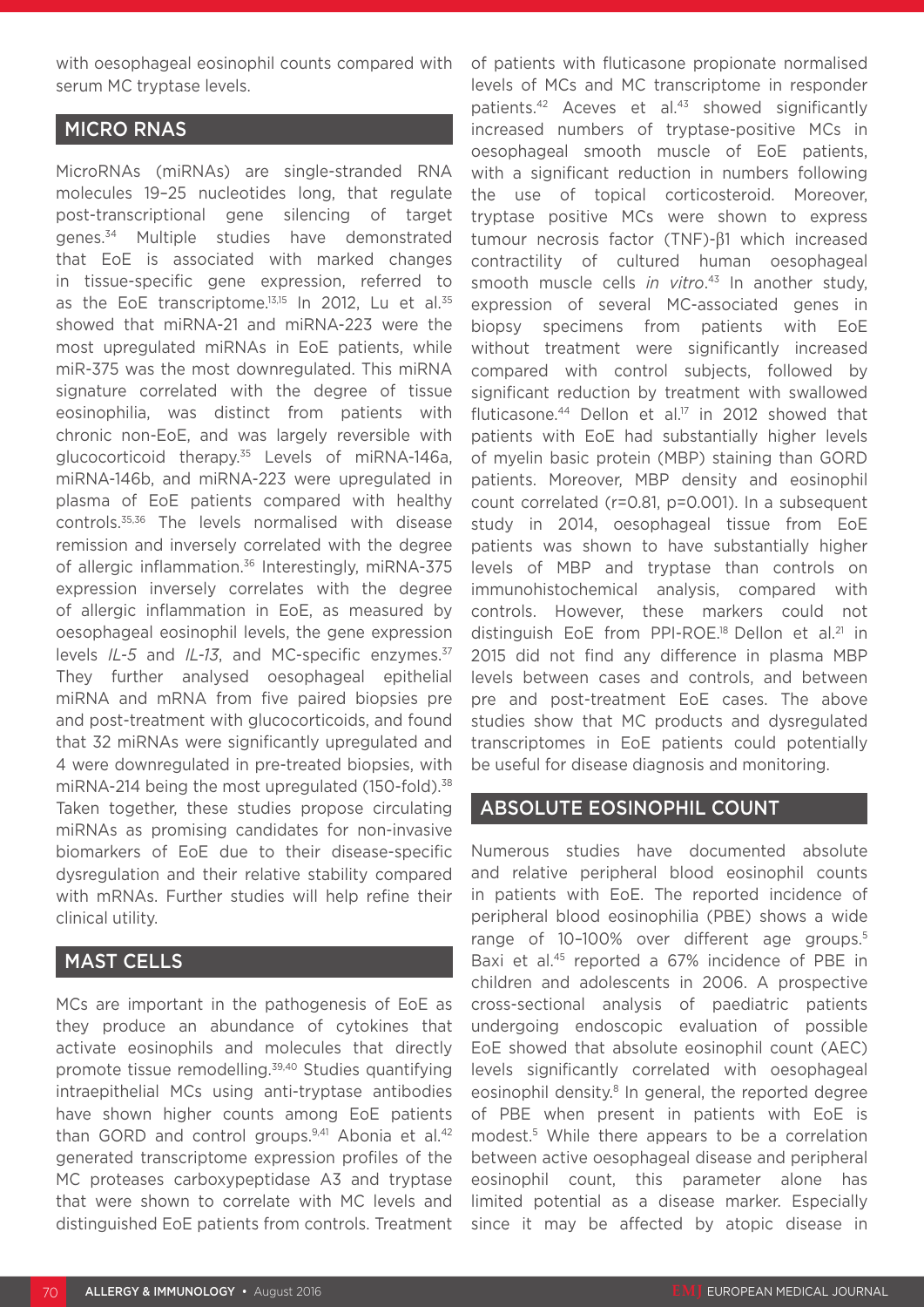general, and may not be specific to oesophageal mucosal inflammation.22

There is very limited data correlating PBE with response to therapy. More data is needed regarding the effect of therapy for EoE on AEC in the context of eosinophil counts on oesophageal mucosal biopsies.

#### FRACTIONAL EXHALED NITRIC OXIDE

Fractional exhaled nitric oxide (FeNO) has been used clinically to monitor asthma inflammation. Results of FeNO were compared with oesophageal biopsy results among 51 patients. Exhaled nitric oxide was shown to have high specificity (87%) and negative predictive value (78%).46 In a prospective multicentre study, FeNO levels and symptom scores were measured among non-asthmatic EoE patients undergoing topical corticosteroid therapy.47 A statistically significant difference was found between pre and post-treatment FeNO levels (20.3 ppb [parts per billion] versus 17.6 ppb, p=0.009). However, the FeNO levels were not found to confidently predict a clinical or histological response.

#### OTHER MARKERS

Various other cytokines, chemokines, and cell products are under investigation as potential markers of disease activity and response to therapy. Protheroe et al.<sup>48</sup> developed a monoclonal antibody specific to an eosinophil secondary granule protein eosinophil peroxidase and used it to identify intact eosinophils and detect eosinophil degranulation in formalin-fixed specimens. They developed a histopathologic scoring system to identify patients whose clinical course was suggestive of a diagnosis of EoE, but failed to reach the critical threshold of ≥15 eosinophils per hpf.<sup>48</sup> Huang et al.<sup>24</sup> studied plasma fibroblast growth factor basic levels by cytometric bead array to differentiate EoE from GORD. Another protein of interest is FK506-binding protein 51 (FKBP51). A study in 2010 demonstrated increased oesophageal FKBP51 mRNA levels in topical glucocorticoid responders compared with control subjects and patients with untreated active EoE, suggesting that increased FKBP51 transcript levels could be used to distinguish glucocorticoid responders from untreated patients with active EoE.49 Merves et al.50 reported increased expression of autophagy-related gene product 7 (ATG7) in

active EoE compared with controls and EoE in remission. Zukerberg et al.<sup>51</sup> demonstrated that intrasquamous IgG4 deposits may be useful as an adjunctive marker to distinguish GORD from EoE. Intrasquamous extracellular IgG4 deposits were seen in 76% of EoE cases compared with none of the GORD cases. Moreover, EoE patients on treatment were less likely to be positive for this marker.51 Group 2 innate lymphoid cells are a recently discovered group of lineagenegative cells that express the chemoattractant receptor homologous molecule expressed on Th2 lymphocytes. Recently it has been shown that these cells can be successfully quantified in oesophageal biopsy specimens, and their expression is significantly higher among patients with active EoE versus inactive EoE, and also higher than expression among controls and PPI-ROE patients.<sup>52</sup> The oesophageal string test was investigated as a minimally invasive clinical device to measure oesophageal inflammation among children by Furuta et al.<sup>53</sup> MBP-1, EDN, ECP, and eosinophil peroxidase were measured in luminal effluents eluted from oesophageal string tests and extracts of mucosal biopsies. The levels of eosinophil-derived proteins in luminal secretions were found to be reflective of mucosal inflammation. The immune mechanism involved in the pathogenesis of EoE is associated with differential expression of various inflammatory and epithelial-derived genes. Matoso et al.<sup>54</sup> used gene expression microarray and reverse transcription polymerase chain reaction to screen oesophageal biopsies from paediatric EoE patients before and after treatment with topical steroids. Overexpression of *ALOX15* and TNF-α-induced factor 6, and underexpression of filaggrin, *SLURP1*, and *CRISP3* was noted in EoE. They subsequently demonstrated that positive *ALOX15* expression is more prevalent in EoE than in GORD, and could be a valuable marker to differentiate between the two conditions.

#### CONCLUSIONS

The current standard of care for diagnosis of EoE and monitoring of response to treatment dictates the enumeration of eosinophils in a mucosal biopsy specimen obtained endoscopically. The pathogenesis of EoE is complex and hence a plethora of biomarkers are being studied to objectively assess the inflammation associated with this disease. The above review attempts to summarise the vast body of literature available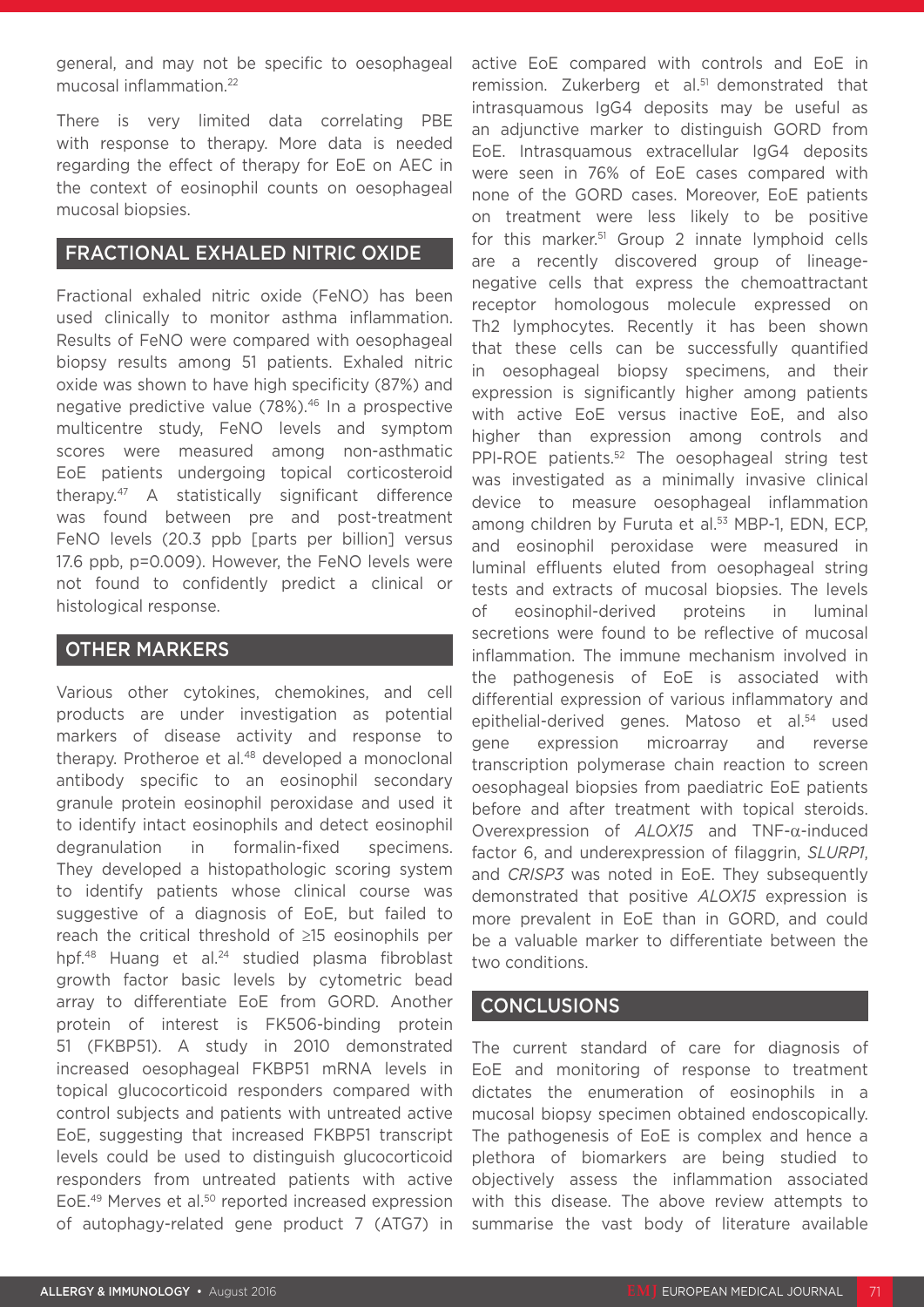on potential biomarkers for EoE. Eotaxin-3, IL-5, IL-13, and lately, miRNAs have all shown promise in this direction. The search continues for a biomarker which could be obtained by a non-invasive or minimally invasive means, and

accurately reflect the clinicopathologic diagnosis of EoE. Establishment of normal values, effects of concomitant atopic diseases, age and gender, and validation of methodology of the tests, are some of the challenges that future research should address.

#### REFERENCES

1. Furuta GT et al. Eosinophilic esophagitis in children and adults: A systematic review and consensus recommendations for diagnosis and treatment. Gastroenterology. 2007;133:1342-63.

2. Assa'ad AH et al. Pediatric patients with eosinophilic esophagitis: An 8-year follow-up. J Allergy Clin Immunol. 2007; 119(3):731-8.

3. Abonia JP, Rothenberg ME. Eosinophilic esophagitis: Rapidly advancing insights. Annu Rev Med. 2012;63:421-34.

4. Liacouras CA et al. Eosinophilic esophagitis: Updated consensus recommendations for children and adults. J Allergy Clin Immunol. 2011;128:3-22.

5. Gupta SK. Noninvasive markers of eosinophilic esophagitis. Gastrointest Endosc Clin N Am. 2008;18(1):157-67.

6. Bhardwaj N, Ghaffari G. Biomarkers for eosinophilic esophagitis: A review. Ann Allergy Asthma Immunol. 2012;109:155-9.

7. Rankin SM et al. Eotaxin and eosinophil recruitment: Implications for human disease. Mol Med Today. 2000;6(1):20-7.

8. Konikoff MR et al. Potential of blood eosinophils, eosinophil-derived neurotoxin, and eotaxin-3 as biomarkers of eosinophilic esophagitis. Clin Gastroenterol Hepatol. 2006;4(11): 1328-36.

9. Gupta SK et al. Cytokine expression in normal and inflamed esophageal mucosa: A study into the pathogenesis of allergic eosinophilic esophagitis. J Pediatr Gastroenterol Nutr. 2006;42(1):22-6.

10. Bhattacharya B et al. Increased expression of eotaxin-3 distinguishes between eosinophilic esophagitis and gastroesophageal reflux disease. Hum Pathol. 2007;38(12):1744-53.

11. Lucendo AJ et al. Treatment with topical steroids downregulates IL-5, eotaxin-1 /CCL11, and eotaxin-3/CCL26 gene expression in eosinophilic esophagitis. Am J Gastroenterol. 2008;103(9):2184-93.

12. Cianferoni A, Spergel J. Eosinophilic esophagitis: A comprehensive review. Clin Rev Allergy Immunol. 2016;50(2):159-74.

13. Blanchard C et al. Eotaxin-3 and a uniquely conserved gene-expression profile in eosinophilic esophagitis. J Clin Invest. 2006;116(2):536-47.

14. Bullock JZ et al. Interplay of adaptive th2 immunity with eotaxin-3/c-C

chemokine receptor 3 in eosinophilic esophagitis. J Pediatr Gastroenterol Nutr. 2007;45:22-31.

15. Blanchard C et al. IL-13 involvement in eosinophilic esophagitis:Transcriptome analysis and reversibility with glucocorticoids. J Allergy Clin Immunol. 2007;120:1292-300.

16. Blanchard C et al. A striking local esophageal cytokine expression profile in eosinophilic esophagitis. J Allergy Clin Immunol. 2011;127:208-17.

17. Dellon ES et al. Diagnostic utility of major basic protein, eotaxin-3, and leukotriene enzyme staining in eosinophilic esophagitis. Am J Gastroenterol. 2012;107(10):1503-11.

18. Dellon ES et al. Markers of eosinophilic inflammation for diagnosis of eosinophilic esophagitis and proton pump inhibitorresponsive esophageal eosinophilia: A prospective study. Clin Gastroenterol Hepatol. 2014;12(12):2015-22.

19. Moawad FJ et al. Comparison of eotaxin-3 biomarker in patients with eosinophilic oesophagitis, proton pump inhibitor-responsive oesophageal eosinophilia and gastro-oesophageal reflux disease. Aliment Pharmacol Ther. 2015;42(2):231-8.

20. Molina-Infante J et al. Proton pump inhibitor-responsive oesophageal eosinophilia correlates with downregulation of eotaxin-3 and Th2 cytokines overexpression. Aliment Pharmacol Ther. 2014;40(8):955-65.

21. Dellon ES et al. Utility of a noninvasive serum biomarker panel for diagnosis and monitoring of eosinophilic esophagitis: A prospective study. Am J Gastroenterol. 2015;110:821-7.

22. Menard-Katcher C, Furuta GT. Nonand semi-invasive methods of monitoring eosinophilic esophagitis. Dig Dis. 2014; 32:102-6.

23. Rothenberg ME, Hogan SP. The eosinophil. Annu Rev Immunol. 2006; 24:147-74.

24. Huang JJ et al. Fibroblast growth factor as an improved disease indicator for eosinophilic esophagitis compared with Eotaxin-3 and IL-5. J Allergy Clin Immun. 2010;125:Ab162.

25. Subbarao G et al. Exploring potential noninvasive biomarkers in eosinophilic esophagitis in children. J Pediatr Gastroenterol Nutr. 2011;53:651-8.

26. Straumann A et al. Anti-interleukin-5 antibody treatment (mepolizumab) in active eosinophilic oesophagitis: a randomised, placebo-controlled, doubleblind trial. Gut. 2010;59(1):21-30.

27. Assa'ad AH et al. An antibody against IL-5 reduces numbers of esophageal intraepithelial eosinophils in children with eosinophilic esophagitis. Gastroenterology. 2011;141(5):1593-604.

28. Rothenberg ME et al. Intravenous anti-IL-13 mAb QAX576 for the treatment of eosinophilic esophagitis. J Allergy Clin Immunol. 2015;135(2):500-7.

29. Blanchard C, Rothenberg ME. Biology of the eosinophil. Adv Immunol. 2009; 101:81-121.

30. Yang D et al. Eosinophil-derived neurotoxin acts as an alarmin to activate the TLR2-MyD88 signal pathway in dendritic cells and enhances Th2 immune responses. J Exp Med. 2008;205(1):79-90.

31. Kephart GM et al. Marked deposition of eosinophil-derived neurotoxin in adult patients with eosinophilic esophagitis. Am J Gastroenterol. 2010;105:298-307.

32. Alexander J et al. Is immunofluoresence staining for eosinophil derived neurotoxin useful in the diagnosis of eosinophilic esophagitis? Am J Gastroenterol. 2008; 103:S68.

33. Schlag C et al. Serum eosinophil cationic protein is superior to mast cell tryptase as marker for response to topical corticosteroid therapy in eosinophilic esophagitis. J Clin Gastroenterol. 2014; 48:600-6.

34. Sayed D, Abdellatif M. MicroRNAs in development and disease. Physiol Rev. 2011;91:827-87.

35. Lu TX et al. MicroRNA signature in patients with eosinophilic esophagitis, reversibility with glucocorticoids, and assessment as disease biomarkers. J Allergy Clin Immunol. 2012;129:1064-75.

36. Lu TX et al. MiR-375 is downregulated in epithelial cells after IL-13 stimulation and regulates an IL-13-induced epithelial transcriptome. Mucosal Immunol. 2012; 5(4):388-96.

37. Lu TX, Rothenberg ME. Diagnostic, functional, and therapeutic roles of microRNA in allergic diseases. J Allergy